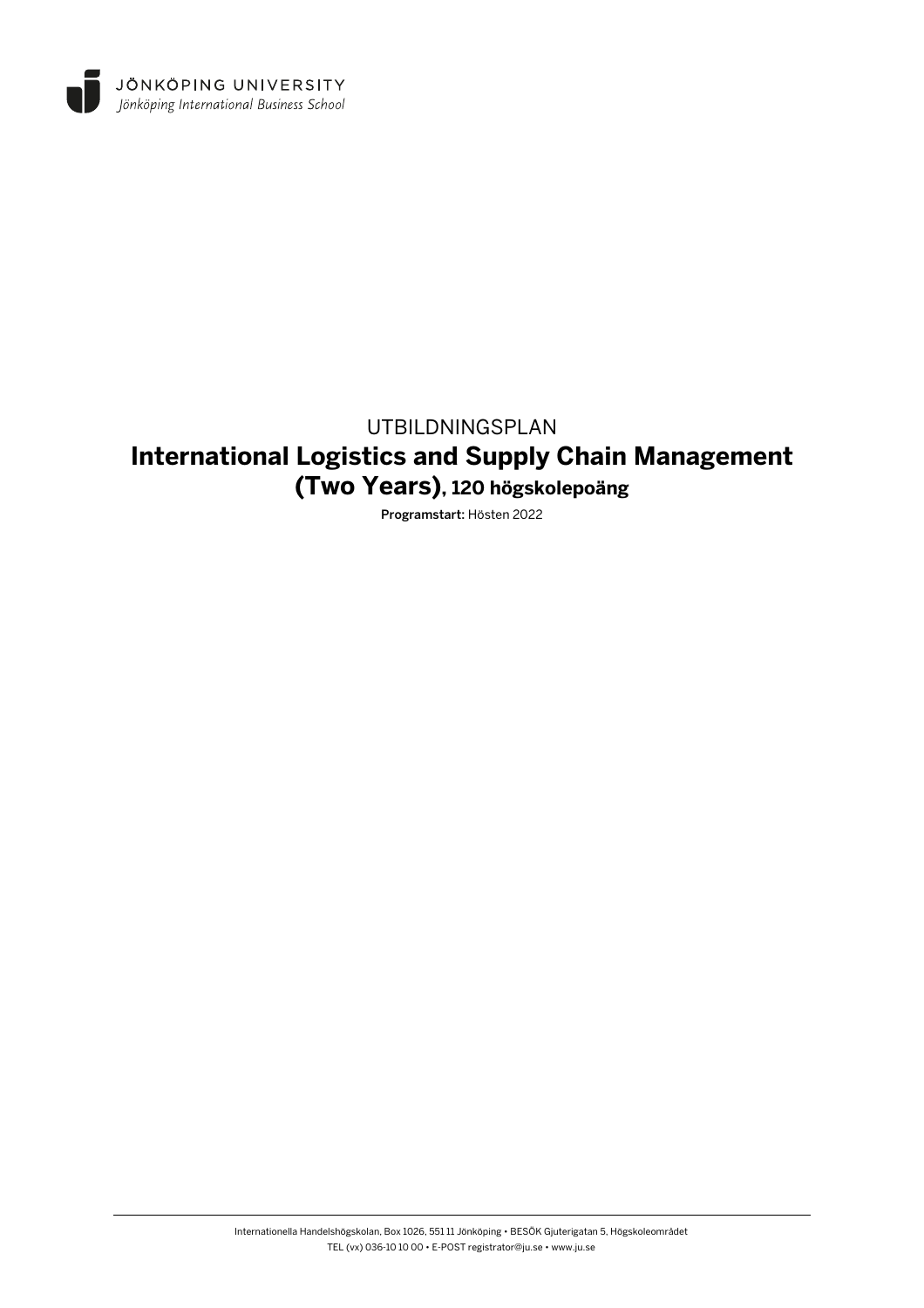## UTBILDNINGSPLAN **International Logistics and Supply Chain Management (Two Years), 120 högskolepoäng**

International Logistics and Supply Chain Management (Two Years), 120 credits

| <b>Programkod:</b> JAI29 | <b>Fastställd av:</b> $VD$ 2021-05-03                                              | Programstart:<br>Utbildningsnivå: | Hösten 2022<br>Avancerad nivå |
|--------------------------|------------------------------------------------------------------------------------|-----------------------------------|-------------------------------|
|                          | <b>Reviderad av:</b> Council for Undergraduate and Masters<br>Education 2022-05-09 |                                   |                               |
| Version:                 | 4.1                                                                                |                                   |                               |

### Examensbenämning

Filosofie masterexamen med huvudområdet företagsekonomi

Degree of Master of Science (120 credits) with a major in Business Administration

### Programbeskrivning

#### Programme aims

This programme aims to provide students with new and future-oriented perspectives on international logistics and supply chain management and deepen their understanding of that area. It utilizes a cross-disciplinary approach, combining logistics and supply chain management with marketing, purchasing, management, economic geography, and informatics. Students are introduced to practice through interaction with a number of different companies. This is combined with learning applications of analytical tools and models through case illustrations and discussions. In the second year, the programme aims to further deepen students' competencies in business administration, focusing on developing their analytical skills and requiring more independent and critical research in the area of logistics and supply chain management.

### Mål

General aims

Second cycle education shall essentially build on the knowledge students acquire in first cycle education or corresponding knowledge. Second cycle education shall involve a deepening of knowledge, skills and abilities relative to first cycle education and, in addition to what applies to first cycle education, shall;

- further develop the students' ability to independently integrate and use knowledge
- develop the[A1] students' ability to deal with complex phenomena, issues and situations
- and develop the students' potential for professional activities that demand considerable independence or for research and development work.

### Program specific aims

Knowledge and understanding

Graduates of the programme will have a general knowledge and understanding of business administration principles and a specialised and considerably deep knowledge in certain areas of the field.

Corresponding Objectives: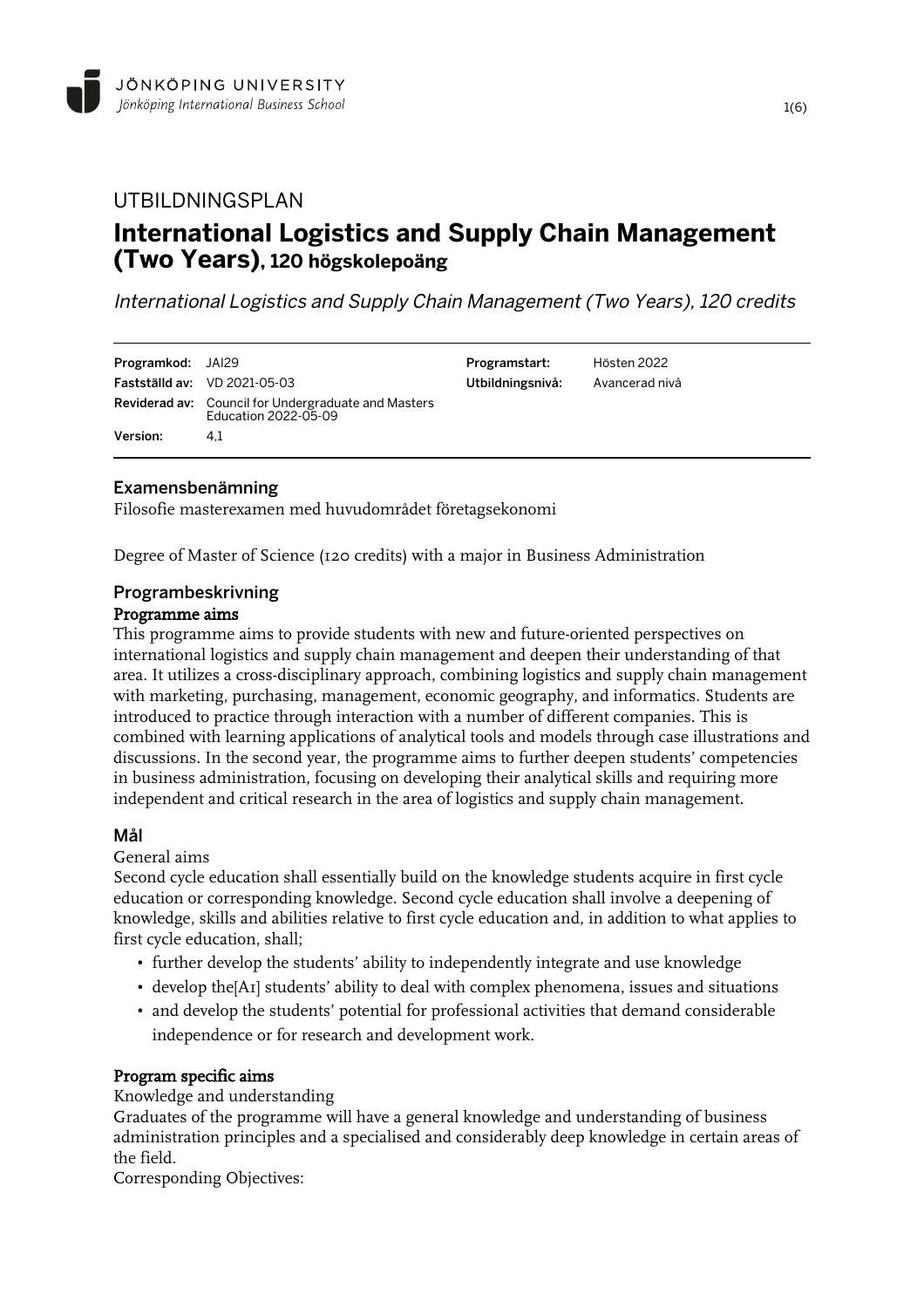Graduates of the programme will be able to

- demonstrate knowledge and understanding in business administration, including both broad knowledge in the field of business administration and a considerable degree of specialised knowledge of certain areas of the field;
- demonstrate deepened insight into current research and development work in logistics and supply chain management;
- demonstrate specialised methodological knowledge in business administration and specifically related to logistics and supply chain management; and
- demonstrate understanding of issues of logistics and supply chain management and how they can be interpreted with different theoretical approaches.

### Skills and abilities

Graduates of the programme will have acquired the skills to integrate knowledge critically and systematically and to analyse complex issues encountered for a career that includes logistics and supply chain management activities, and be effective communicators of activities associated with those skills.

Corresponding Objectives:

Graduates of the programme will be able to

- demonstrate an ability to integrate knowledge critically and systematically and analyse, assess and deal with complex phenomena, issues and situations associated with logistics and supply chain management, even with limited information;
- demonstrate the ability to identify and formulate issues critically, independently and creatively as well as to plan and, using appropriate research methods, undertake advanced tasks within predetermined time frames so as to contribute to the development of knowledge and evaluate this work;
- demonstrate an ability in speech and writing to report clearly on logistics and supply chain management issues and discuss their conclusions and the knowledge and arguments on which they are based, in dialogue with different national and international audiences; and
- demonstrate the skills required for participation in research and development work or to work independently in other advanced contexts, including in academic research related to logistics and supply chain management.

## Judgement and approach

Graduates of the programme will understand the scientific, social, ethical, and personal responsibility aspects of practical work and research in business administration, including the role, use, and development of knowledge and the ethical aspects and possibilities of scientific endeavour.

Corresponding Objectives:

Graduates of the programme will be able to

- demonstrate an ability to make assessments in business administration, taking into account relevant scientific, societal and ethical issues and also demonstrate awareness of ethical aspects in research and development work;
- demonstrate insight into the possibilities and limitations of science/research, its role in society and people's responsibility for how it is used; and
- demonstrate an ability to identify their personal need for further knowledge and to take responsibility for developing their knowledge.

Mission driven goal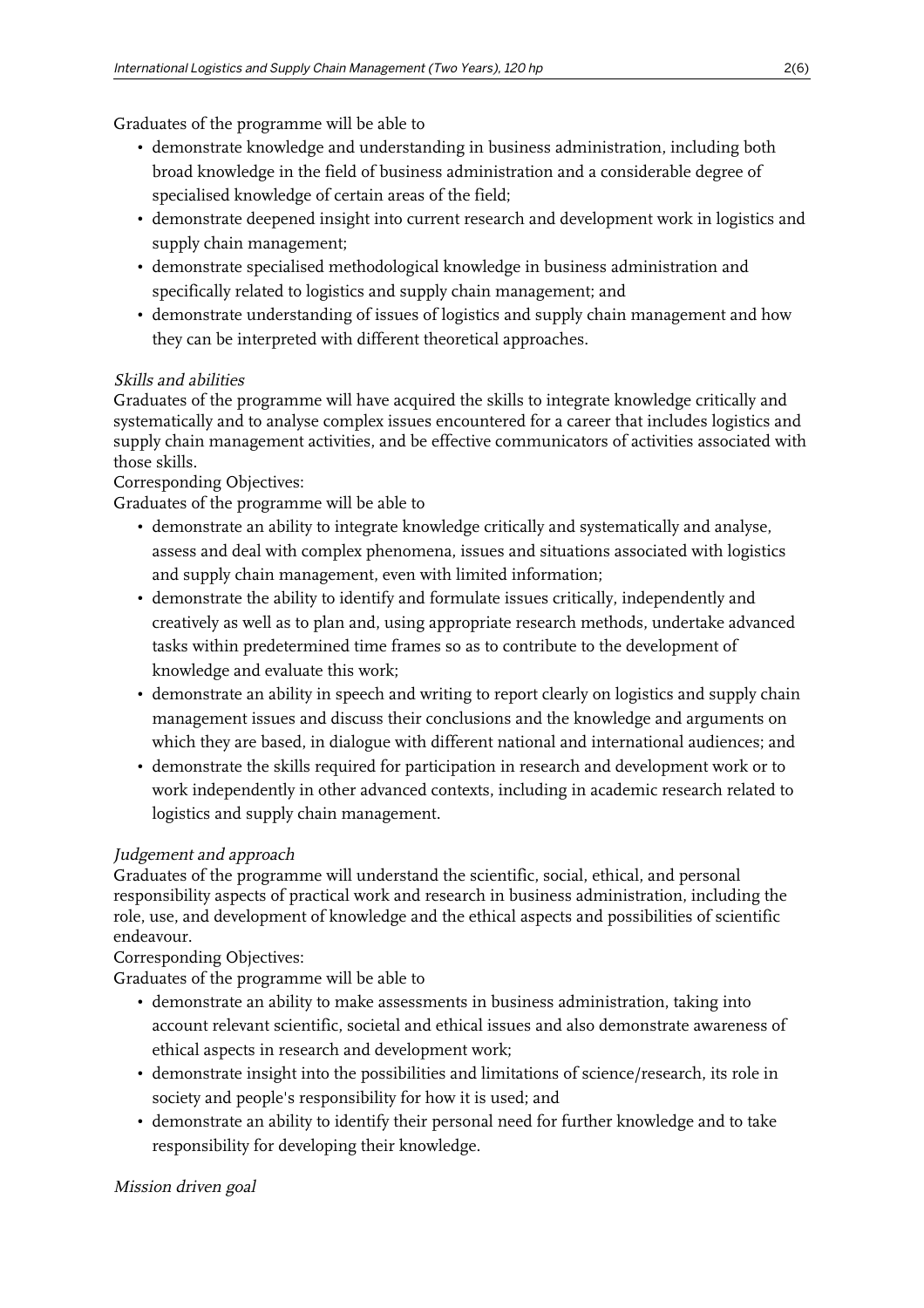Graduates of the programme will be equipped to contribute to the advancement of business practice in a global environment, with particular emphasis on aspects of Ownership, and/or Entrepreneurship and/or Renewal.

#### Corresponding Objectives:

Graduates of the programme will be able to:

- demonstrate management skills apt for leading change and renewal of supply chains
- solve problems and exercise analytical skills for logistics and supply chain management activities in a global environment.

The above is in accordance with the intended learning outcomes set for a two-year master's degree in the Swedish Higher Education Ordinance and JIBS mission.

### Innehåll

The master´s programme International Logistics and Supply Chain Management (Two Years) provides a deepening education in the field of business administration for those already holding a bachelor degree and having a substantial amount of business administration education in their undergraduate studies.

This programme has been developed as a response to the increasing demand for trained professionals in the area of logistics and supply chain management. The programme presents students with new and future-oriented perspectives on logistics and supply chain management and deepens their understanding of that area. It utilizes a cross-disciplinary approach, combining logistics and supply chain management with business marketing, purchasing, management, economic geography, and informatics. Within individual courses, students are introduced to live cases through a number of study visits to different companies. This is combined with learning applications of analytical tools and models through case illustrations and discussions.

The programme includes eight mandatory courses held in the autumn and spring semesters of the first year. The autumn semester of the second year consists of 30 elective credits, in JIBS courses or courses abroad. The last semester consists of a 30 credits thesis course. The thesis in business administration should cover a topic of international logistics and supply chain management.

In the first year the programme begins by developing students foundational understanding of the advanced-level supply chain and logistics topics through the courses Advanced Supply Chain Management 1, Advanced Supply Chain Management 2: Integration and Alliances, International Distribution and Retailing, and Logistics Firms and Services. Students develop their competences to conduct empirical research on supply chains and logistics in Advanced Research Methods in Supply Chain Management.

In the second semester, students are introduced to more specialised topics in areas of contemporary and practical importance, namely digitalisation, sustainability, and humanitarianism. These topics are taught in detail in the courses IT-enabled Changes in Supply Chain Management, Supply Chain Sustainability, and Humanitarian Logistics.

In the second year the programme aims to further deepen the students' competencies in business administration, focusing on developing their analytical skills and requiring more independent and critical research in the area of logistics and supply chain management. The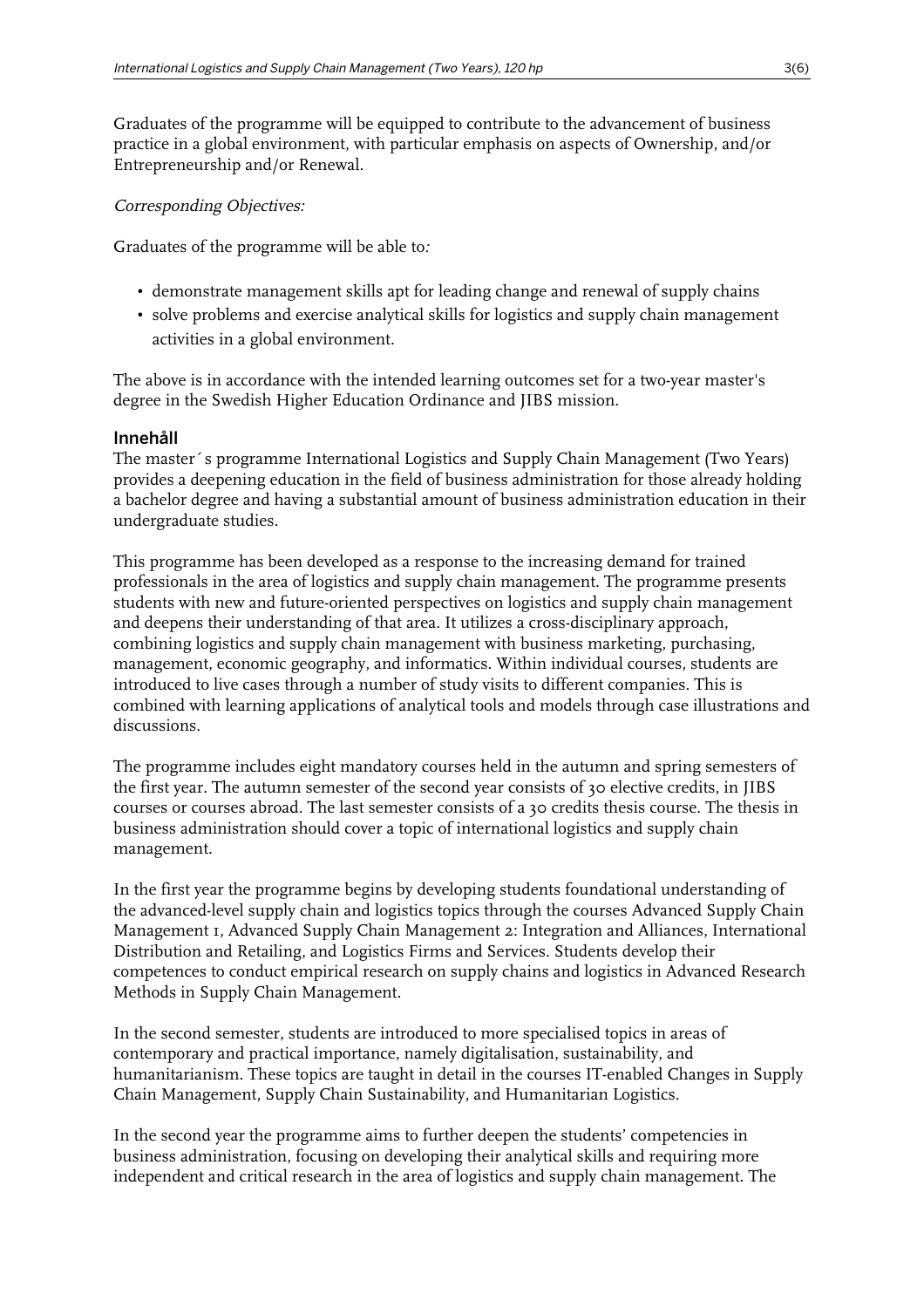third semester consists of 30 electives and gives the opportunity for students to build a custommade profile in composition of course package and choice of university. The recommendation is to select master level courses within the specialisation but some complimentary topics might be relevant given students' personal preferences and career-plans. Students should choose courses within the fields of business administration, economics, statistics, economic geography, commercial law, informatics and language. For international exchange, students choose the courses at a partner university in coordination with JIBS faculty, and accreditation of the courses is also conducted by JIBS faculty. An option to international exchange is to stay at JIBS during the third semester with the same limitation on types of courses as there are for students studying abroad. The elective semester at JIBS can include an academic internship of 7,5 or 15 credits as part of the course package.

The fourth and last semester consists of a 30-credit thesis course. The thesis in business administration should cover a topic of International Supply Chain Management.

All courses are taught in English. Due to the fact that Jönköping International Business School (JIBS) has an exchange programme including a wide variety of partner universities, and the fact that this master programme and a number of other programmes at JIBS are open to students from around the world, the courses have a diverse international participation of students. The international atmosphere is reinforced with international subject matter in this programme, in particular, its consideration of supply chains that cross international borders. Students in this programme can have even more international exposure by taking advantage of the thirdsemester opportunity to study abroad through the exchange programme.

The education is meant to prepare the student for work in international environments, specifically within the areas of purchasing, logistics and supply chain management. The education is also meant to prepare students for research in those same areas, possibly within doctoral studies.

#### Kurser

#### Obligatoriska kurser

| Kursbenämning                                                    | Hp  | Huvudområde     | Fördjupning      | Kurskod       |
|------------------------------------------------------------------|-----|-----------------|------------------|---------------|
| Advanced Research Methods in<br><b>Supply Chain Management</b>   | 7,5 | Företagsekonomi | A <sub>1</sub> N | JARM26        |
| <b>Advanced Supply Chain Management</b>                          | 7,5 | Företagsekonomi | A1N              | <b>JA1R26</b> |
| Advanced Supply Chain Management<br>2: Integration and Alliances | 7,5 | Företagsekonomi | A1F              | <b>JA2S26</b> |
| Humanitarian Logistics                                           | 7,5 | Företagsekonomi | A1N              | JHLR21        |
| International Distribution and<br>Retailing                      | 7,5 | Företagsekonomi | A <sub>1</sub> N | JIDR25        |
| IT-Enabled Changes in Supply Chain<br>Management                 | 7,5 | Informatik      | A1N              | JENR20        |
| Logistics Firms and Logistics Services                           | 7,5 | Företagsekonomi | A1N              | MLRR23        |
| <b>Master Thesis in Business</b><br>Administration (Two Years)   | 30  | Företagsekonomi | A <sub>2</sub> E | JMBV27        |
| Supply Chain Sustainability                                      | 7.5 | Företagsekonomi | A1F              | JSSS23        |

#### Valbara kurser

| Kursbenämning                       | Hp  | Huvudområde     | Fördjupning   Kurskod |        |
|-------------------------------------|-----|-----------------|-----------------------|--------|
| Advanced Leadership¤                | 7.5 | Företagsekonomi | A1N                   | MGSR23 |
| Entrepreneurial Growth <sup>1</sup> | 7.5 | Företagsekonomi | A1N                   | ENOR23 |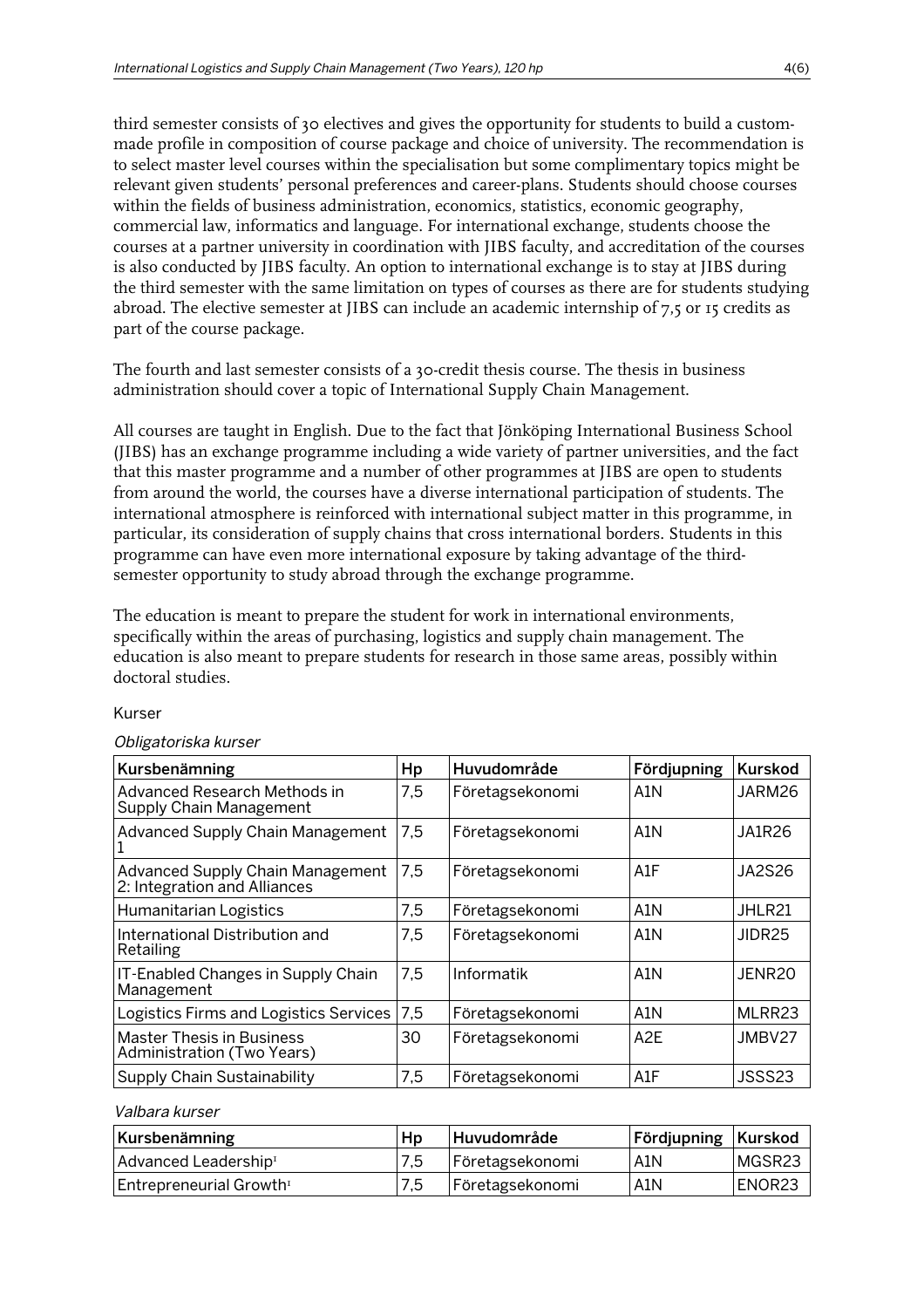| Global Strategy¤                                        |     | Företagsekonomi | A1N | JGSR21 |
|---------------------------------------------------------|-----|-----------------|-----|--------|
| Market Communication in a Digital<br>World <sup>1</sup> | 7,5 | Företagsekonomi | A1N | MLSR23 |

### Valfria högskolepoäng

1) For all 2-year master programmes, in the autumn of the 2nd year students have options for courses either at JIBS or through exchange. The elective courses noted during this period are default courses at JIBS if the students do not participate in exchange, academic internship or actively select other courses. The default courses at the optional semester are subject to change.

#### Programöversikt  $\delta$ rekurs 1

| AI SNUIS I                                           |                                                                             |                                                                       |                                                   |  |
|------------------------------------------------------|-----------------------------------------------------------------------------|-----------------------------------------------------------------------|---------------------------------------------------|--|
| Termin 1                                             |                                                                             | Termin 2                                                              |                                                   |  |
| Period 1                                             | Period 2                                                                    | Period 3                                                              | Period 4                                          |  |
| <b>Advanced Supply Chain</b><br>Management 1, 7,5 hp | Advanced Research<br>Methods in Supply Chain<br>Management, 7.5 hp          | IT-Enabled Changes in<br>Supply Chain Management,<br>7.5 <sub>h</sub> | Humanitarian Logistics, 7,5<br>hp                 |  |
| International Distribution<br>and Retailing, 7,5 hp  | Advanced Supply Chain<br>Management 2: Integration<br>and Alliances, 7.5 hp | Logistics Firms and<br>Logistics Services, 7,5 hp                     | Supply Chain Sustainability,<br>7.5 <sub>hp</sub> |  |

### Årskurs 2

| Termin 3                                                                  |                                       | Termin 4                                                       |          |  |
|---------------------------------------------------------------------------|---------------------------------------|----------------------------------------------------------------|----------|--|
| Period 1                                                                  | Period 2                              | Period 3                                                       | Period 4 |  |
| Valfria poäng, 30,00 hp                                                   |                                       | Master Thesis in Business Administration (Two Years), 30<br>hp |          |  |
| Advanced Leadership <sup>1</sup> , 7,5<br>hp                              | Global Strategy <sup>1</sup> , 7,5 hp |                                                                |          |  |
| Entrepreneurial Growth <sup>T</sup> , 7,5 Market Communication in a<br>hp |                                       |                                                                |          |  |

### Undervisning och examination

To pass a course, the student needs to fulfil all the course requirements. Examination will be executed by written exam, oral exam or term papers. Different methods of examination can be used within a single course. The student will be offered examination opportunities in accordance with document: Regulations and Guidelines for first, second and third cycle education at Jönköping University. Mandatory workshops and assignments can figure within the frame of the course.

All courses offered by JIBS will be graded according to the following six levels: A-E constitutes a pass and FX or F is equal to a fail. The grades Pass or Fail can also be used for selected examinations.

### Förkunskapskrav

The applicant must hold the minimum of a Bachelor's degree (i.e the equivalent of 180 ECTS credits at an accredited university) with at least 90 ECTS credits in one (or a combination) of the following areas: business administration, economics, industrial engineering and management, or equivalent. At least 60 ECTS credits must be in business administration. Proof of English proficiency is required.

### Villkor för fortsatta studier

To be eligible for study abroad, the student should, at the time of the study abroad application, have completed at least 15 ECTS of the programme course credits scheduled prior to the study abroad.

The following requirements need to be met for students to proceed to the second academic year within the program:

• Within the programme the student must not fall behind more than 30 credits.